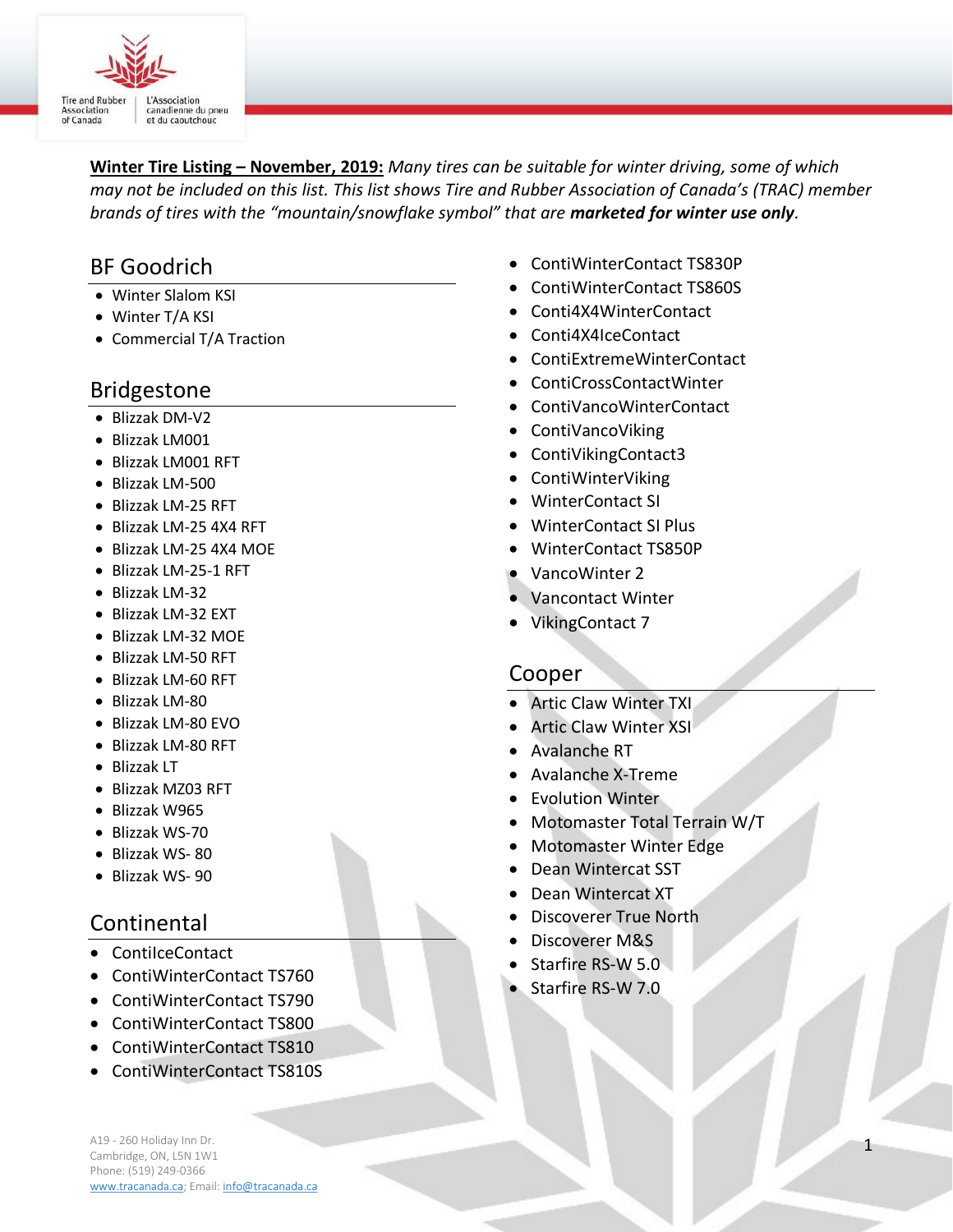

Winter Tire Listing – November, 2019: Many tires can be suitable for winter driving, some of which may not be included on this list. This list shows Tire and Rubber Association of Canada's (TRAC) member brands of tires with the "mountain/snowflake symbol" that are marketed for winter use only.

## Dunlop

- Grandtrek SJ5 (P)
- Grandtrek SJ6
- Grandtrek WTM3 (P)
- Grdtrek WTM3 DSSTROF
- SP Winter Sport 3D
- SP Winter Sport 4D
- SP Winter Spt 3D ROF
- SP Winter Spt 4D NST
- SP Winter Spt 4D ROF
- Winter Maxx
- Winter Maxx 2
- Winter Maxx ROF
- Winter Maxx SJ8
- Winter Sport 5 SUV
- Winter Sport M3
- Winter Sport M3 DSST
- DUN SP LT 60
- DSX DSST ROF

## Duraturn

- Duraturn Mozzo Winter
- Duraturn Mozzo Winter Ice
- Duraturn Travia Winter
- Duraturn Mozzo Winter Van C Load

## Falken

- Espia EPZ II
- Espia EPZ II SUV
- EuroWinter HS449
- Winterpeak F-ICE 1

# Firestone

- Firehawk PVS
- Winterforce 2
- Winterforce 2 UV
- Winterforce CV
- Winterforce LT

## General

- Altimax Arctic
- Altimax Arctic 12
- Grabber Arctic
- Grabber Arctic LT

# Gislaved

- NordFrost C
- NordFrost 5
- NordFrost 100
- NordFrost 200

# GT Radial

- Champiro IcePro
- Champiro IcePro SUV
- Champiro IcePro2
- IcePro3
- IcePro SUV3
- Champiro WinterPro HP
- Champiro WinterPro2
- Savero WT
- Maxmiler WT-1000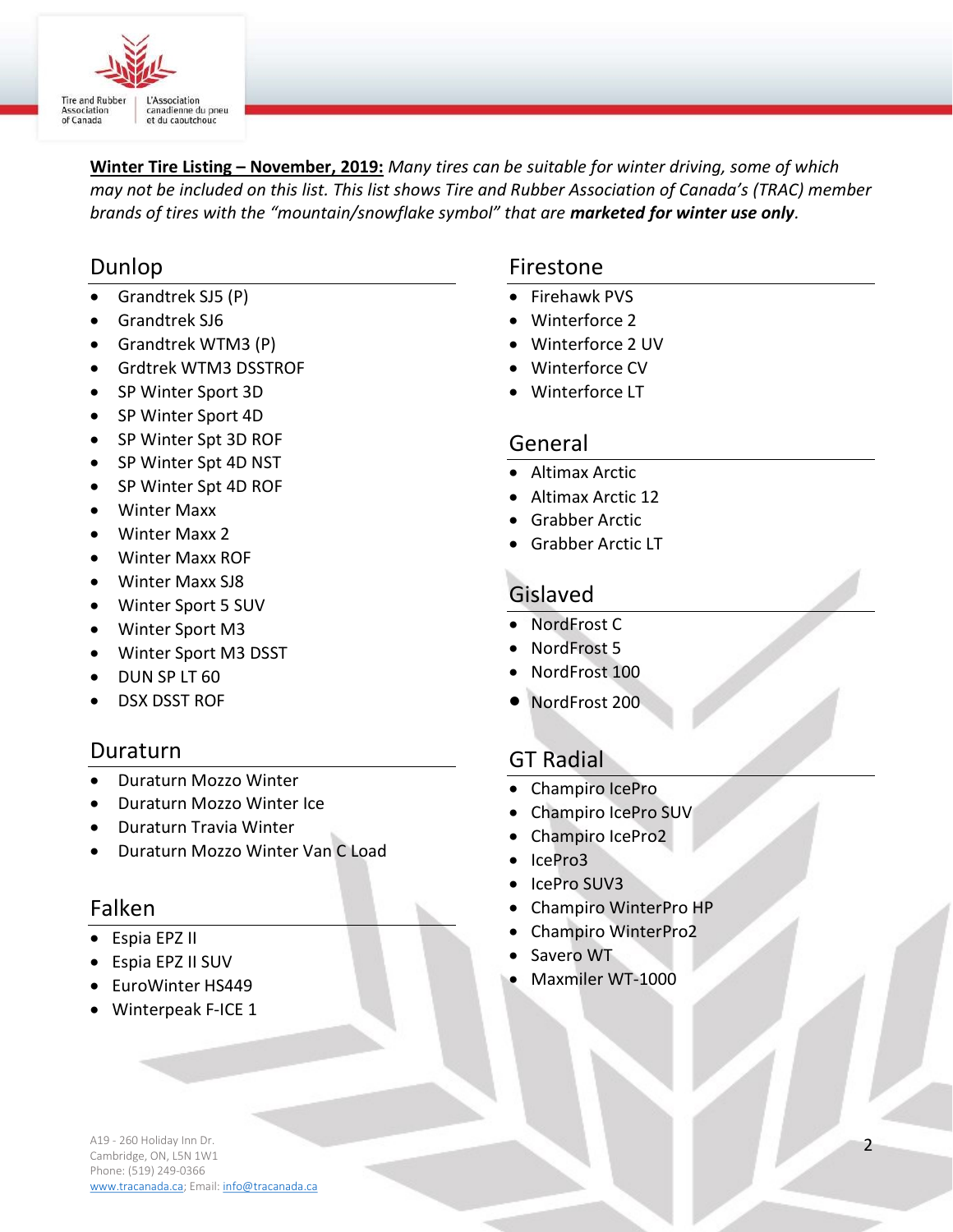

Winter Tire Listing – November, 2019: Many tires can be suitable for winter driving, some of which may not be included on this list. This list shows Tire and Rubber Association of Canada's (TRAC) member brands of tires with the "mountain/snowflake symbol" that are marketed for winter use only.

## Goodyear

- Cargo Ultra Grip 2
- Eagle Enforcer Winter
- Eagle Ultra Grip GW2
- Eagle Ultra Grip GW3
- Eagle Ultra Grip GW3 ROF
- Ultra Grip Ice
- Ultra Grip Ice +
- Ultra Grip Performance 2
- Ultra Grip SUV ROF
- Ultra Grip+ SUV 4x4
- Ultra Grip Winter
- Ultra Grip 8 Performance
- Ultra Grip Perf ROF
- Ultra Grip Ice WRT
- Ultra Grip Ice WRT LT
- Ultra Grip Performance Gen
- Winter Command

### Kelly

• Kelly Winter Access

#### Kumho

- WinterCraft WP51
- WinterCraft WP71
- WinterCraft WP72
- WinterCraft SUV WS71
- WinterCraft Ice SUV WS51
- WinterCraft Ice Wi31
- $\bullet$  I<sup>\*</sup>Zen KW31
- WinterCraft SUV WS31
- **I** I\*Zen Power Grip KC11

#### Maxxis

- Arctic Trekker SP-02
- Arctic Trekker WP-05
- NP3
- NP5
- NS3
- NS5
- Presa SUV SS-01

## Hankook

- Hankook Winter i\*cept evo2 (W320)
- Hankook Winter i\*cept iZ2 (W616)
- Hankook Winter i\*Pike RS (W419)
- Hankook Winter i\*Pike (W409)
- Hankook i\*Pike RW11 (RW11)
- Hankook Winter i\*Pike LT (RW09)
- Hankook iPike RSV (PW71)
- Laufenn I FIT Ice (LW71)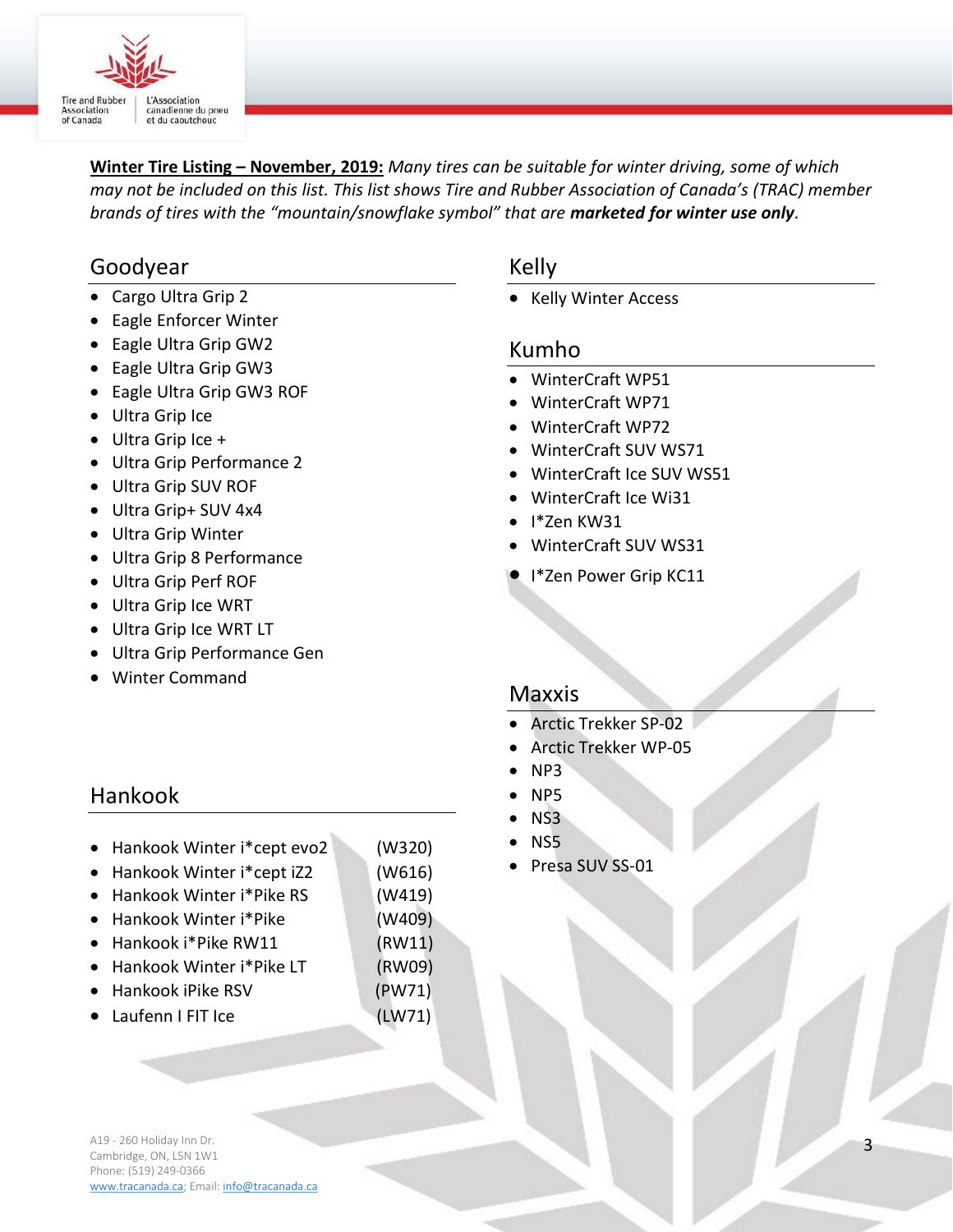

Winter Tire Listing – November, 2019: Many tires can be suitable for winter driving, some of which may not be included on this list. This list shows Tire and Rubber Association of Canada's (TRAC) member brands of tires with the "mountain/snowflake symbol" that are marketed for winter use only.

# Michelin

- Alpin A4
- Agilis Alpin
- Latitude Alpin
- Latitude Alpin HP
- Latitude Alplin LA2
- Latitude X-Ice Xi2
- LTX Winter
- Pilot Alpin PA4
- Pilot Alpin 5
- Pilot Alpin 5 SUV
- X-Ice Xi3
- Primacy Alpin PA3

#### Nexen

- WinGuard ICE
- WinGuard ICE SUV
- WinGuard Snow'G WH2
- WinGuard Sport
- WinGuard Sport 2
- Winguard SUV
- WinGuard WinSpike
- WinGuard WinSpike SUV
- WinGuard WinSpike WH62
- WinGuard WinSpike WS62
- Winguard WT1

#### Nitto

- $\bullet$  SN2
- Arctic Claw WXI
- NT90W

## Nokian Tyres

- Hakkapeliitta 8
- Hakkapeliitta 8 SUV
- Hakkapeliitta 9
- Hakkapeliitta 9 SUV
- Hakkapeliitta C3
- Hakkapeliitta CR3
- Hakkapeliitta LT 2
- Hakkapeliitta R2
- Hakkapeliitta R2 SUV
- Hakkapeliitta R3
- Hakkapeliitta R3 SUV
- Nordman 7
- Nordman 7 SUV

#### Pirelli

- Scorpion Ice & Snow
- Scorpion Winter
- Winter Ice Zero FR
- Winter 190 Snowcontrol Serie 3
- Winter 210 Snowcontrol Serie 3
- Winter 210 Sottozero Serie II
- Winter 210 Sottozero
- Winter 240 Sottozero
- Winter 240 Sottozero Serie II
- Winter 270 Sottozero Serie II
- Winter Sottozero 3
- Winter 240 Snowsport
- Cinturato Winter